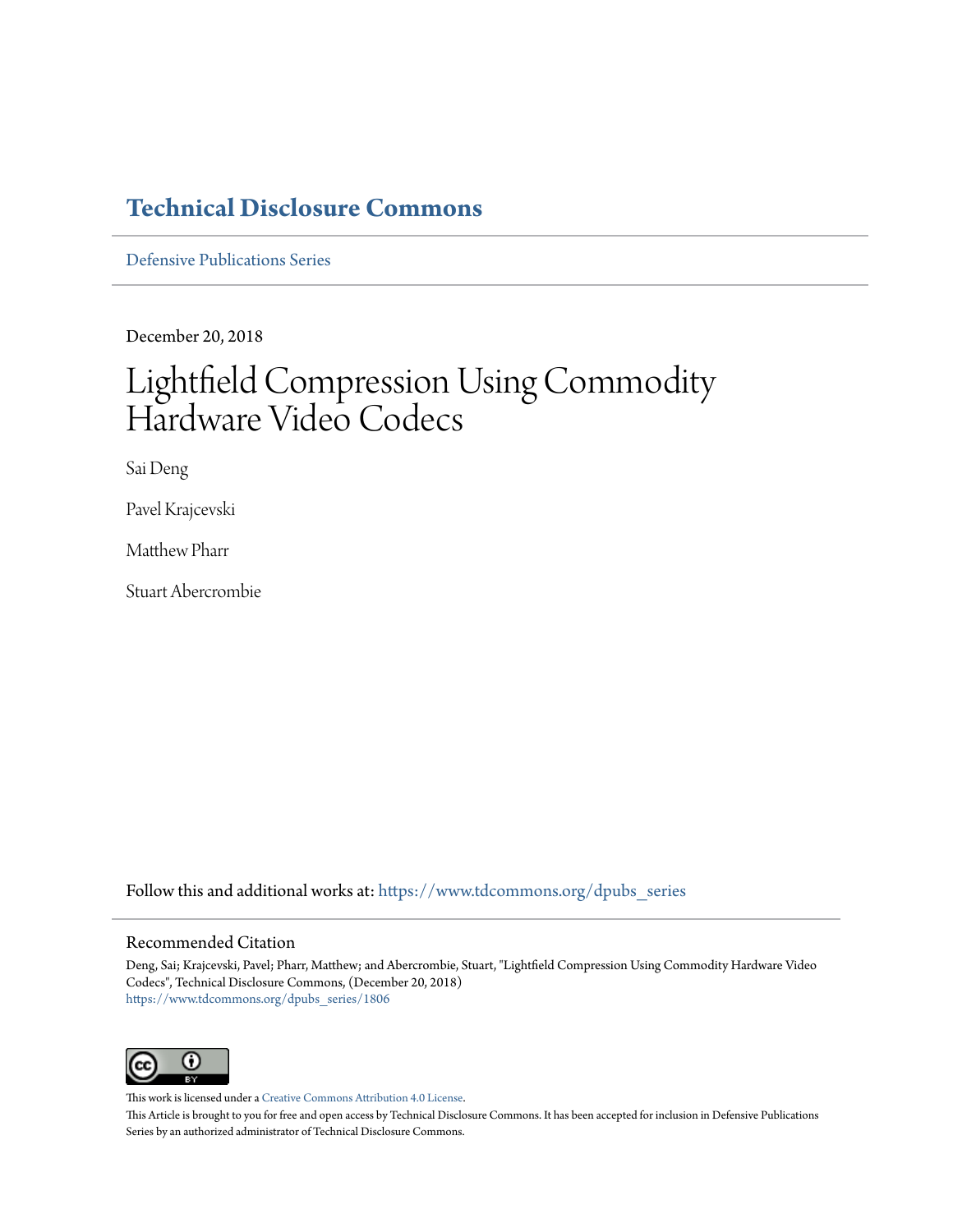# **Lightfield Compression Using Commodity Hardware Video Codecs Abstract**:

A lightfield video is a series of lightfield stills, which include a number of reference views and residual data describing differences between the reference views and various viewpoints. The set of reference views or images, though different enough to provide the required basis for predicting intermediate views in the dataset, are correlated enough to approximate a traditional video stream. Additionally, reference images from a single time point may be compressed as a collage of smaller images that make up a single frame of a traditional video. Temporal correlation between reference images at successive time points is exploited, similar to standard twodimensional video, and reference images for a given frame are tied together by virtue of being part of a same two-dimensional video frame. The sequence of reference images can be treated as frames in a video, allowing the use of non-proprietary codecs on commodity hardware at times of decoding. Thus, at runtime, a video display system relying on the lightfield system can access the original data in a time and power efficient manner using common hardware and compression techniques.

#### **Keywords:**

Lightfield, compression, codec, hardware, GPU, graphics processing unit, CPU, central processing unit, video, MP4, MPEG-4, ASTC, HVEC, VP9, virtual reality, augmented reality, VR, AR, artificial environment.

#### **Background:**

Virtual reality (VR) environments rely on display, tracking, and VR-content systems. Through these systems, realistic images, sounds, and sometimes other sensations simulate a user's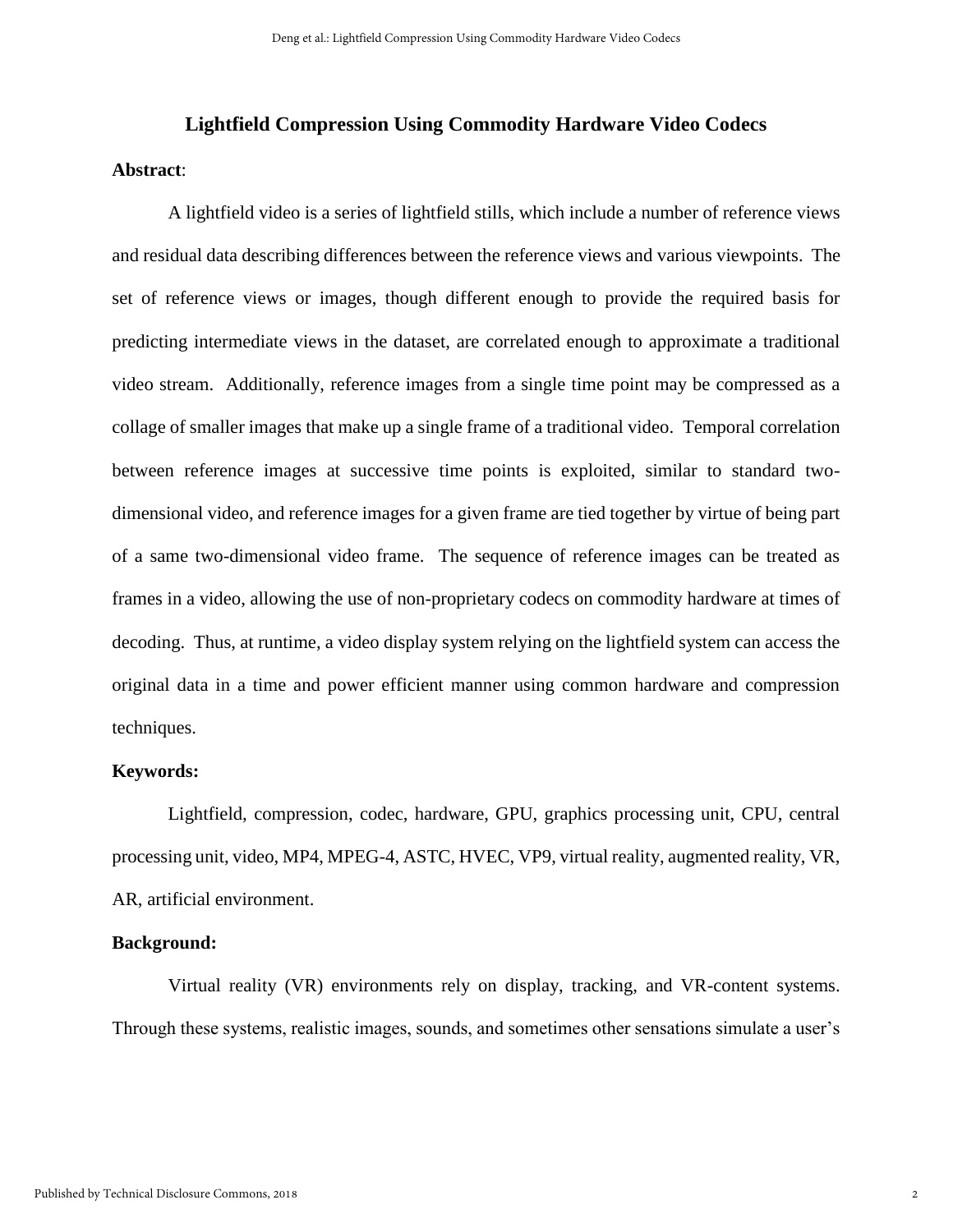physical presence in an artificial environment. Each of these three systems are illustrated below in Figure 1.



## **Fig. 1 Figure 1**

The systems described in Figure 1 may be implemented in one or more of various computing devices that can support VR applications, such as servers, desktop computers, VR goggles, computing spectacles, laptops, or mobile devices. These devices include a processor that can manage, control, and coordinate operations of the display, tracking, and VR-content systems. The devices also include memory and interfaces. These interfaces connect the memory with the systems using various buses and other connection methods as appropriate.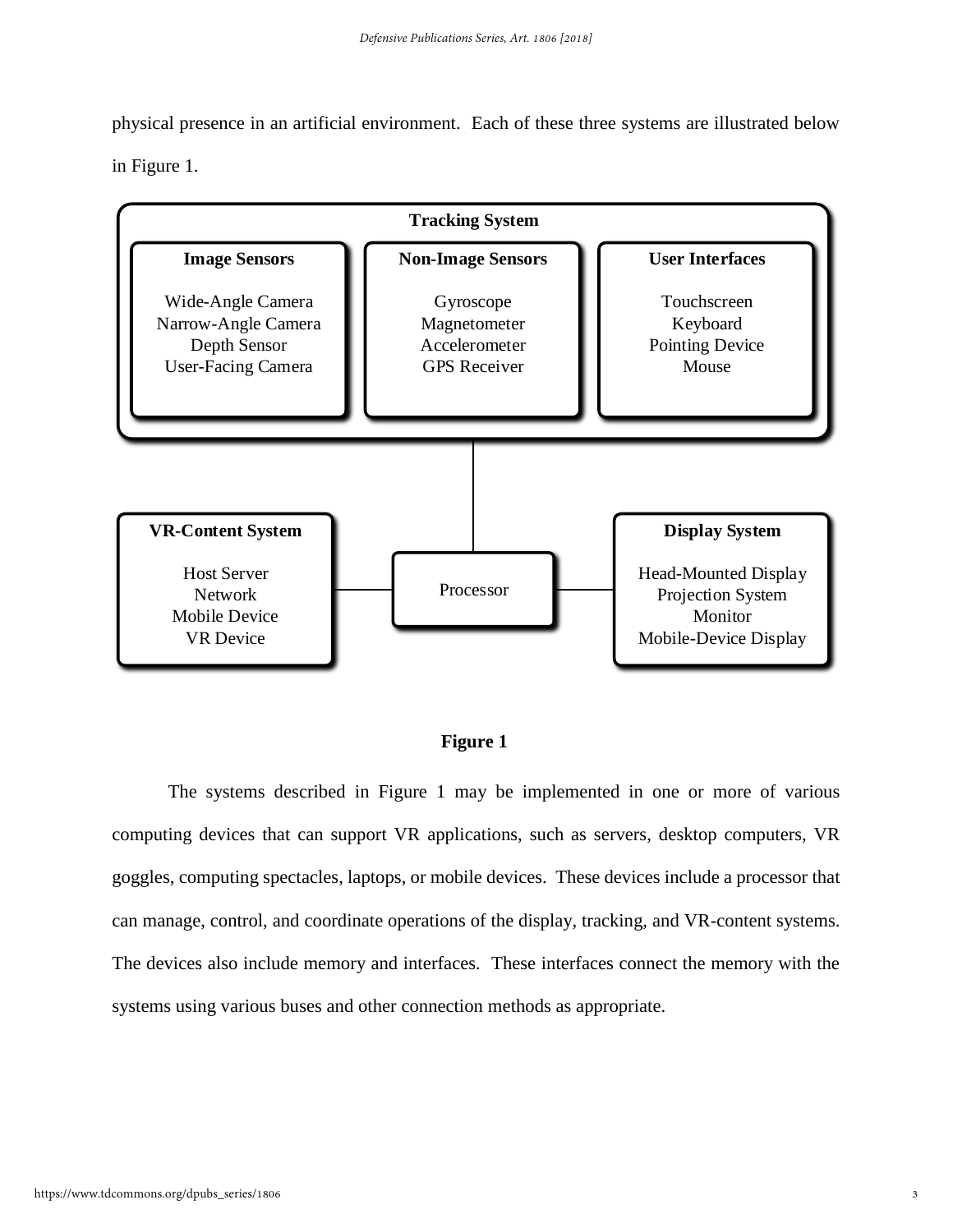The display system enables a user to "look around" within the virtual world. The display system can include a head-mounted display, a projection system within a virtual-reality room, a monitor, or a mobile device's display, either held by a user or placed in a head-mounted device.

The VR-content system provides content that defines the VR environment, such as images and sounds. The VR-content system provides the content using a host server, a network-based device, a mobile device, or a dedicated virtual reality device, to name a few.

The tracking system enables the user to interact with and navigate through the VR environment, using sensors and user interfaces. The sensors may include image sensors such as a wide-angle camera, a narrow-angle camera, a user-facing camera, and a depth sensor. Non-image sensors may also be used, including gyroscopes, magnetometers, accelerometers, GPS sensors, retina/pupil detectors, pressure sensors, biometric sensors, temperature sensors, humidity sensors, optical or radio-frequency sensors that track the user's location or movement (*e.g.*, user's fingers, arms, or body), and ambient light sensors. The sensors can be used to create and maintain virtual environments, integrate "real world" features into the virtual environment, properly orient virtual objects (including those that represent real objects, such as a mouse or pointing device) in the virtual environment, and account for the user's body position and motion.

The user interfaces may be integrated with or connected to the computing device and enable the user to interact with the VR environment. The user interfaces may include a touchscreen, a keyboard, a pointing device, a mouse or trackball device, a joystick or other game controller, a camera, a microphone, or an audio device with user controls. The user interfaces allow a user to interact with the virtual environment by performing an action, which causes a corresponding action in the VR environment (*e.g.,* raising an arm, walking, or speaking).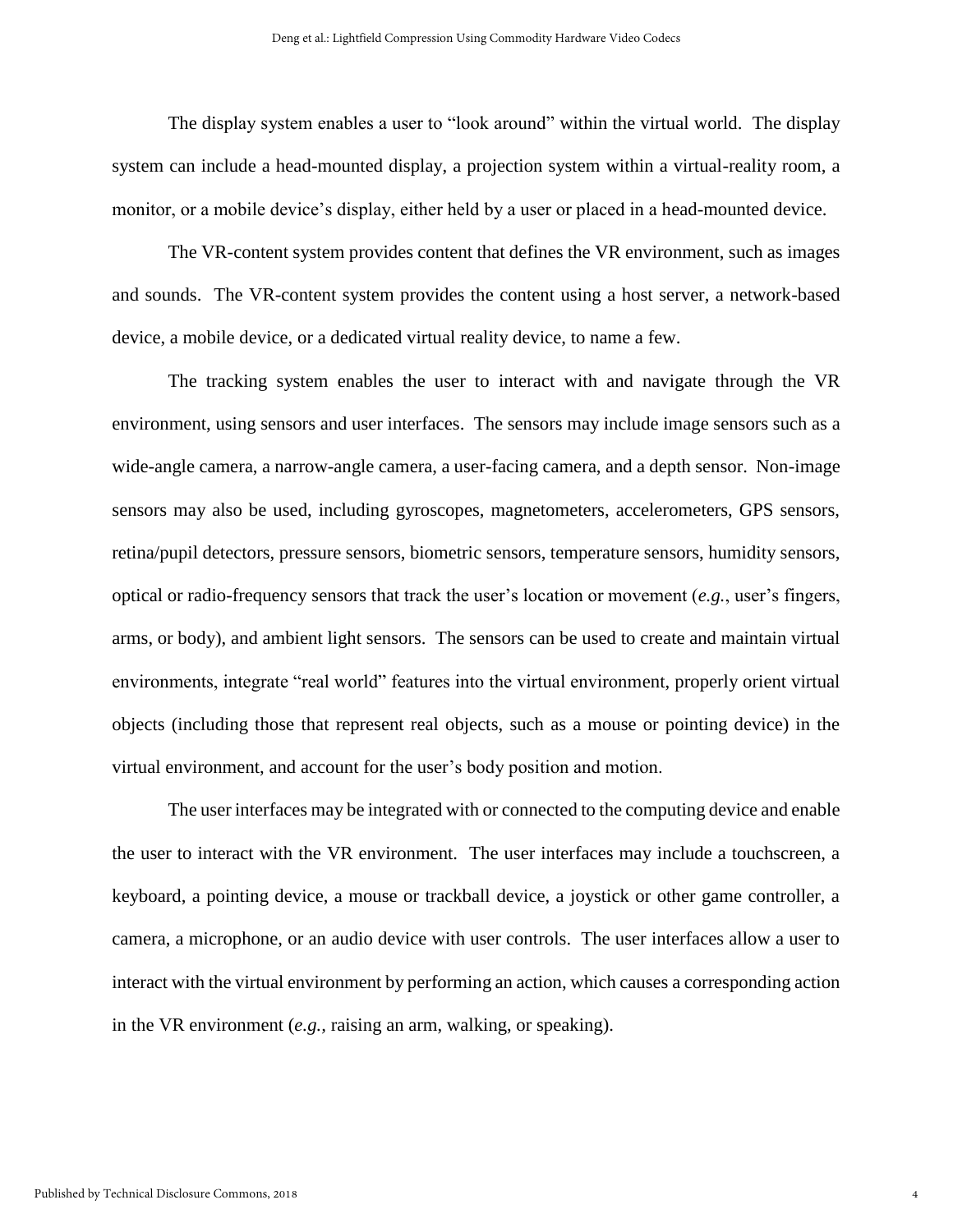The tracking system may also include output devices that provide visual, audio, or tactile feedback to the user (*e.g.*, vibration motors or coils, piezoelectric devices, electrostatic devices, LEDs, strobes, and speakers). For example, output devices may provide feedback in the form of blinking and/or flashing lights or strobes, audible alarms or other sounds, songs or other audio files, increased or decreased resistance of a control on a user interface device, or vibration of a physical component, such as a head-mounted display, a pointing device, or another user interface device.

Figure 1 illustrates the display, tracking, and VR-content systems as disparate entities in part to show the communications between them, though they may be integrated, *e.g.*, a smartphone mounted in VR goggles, or operate separately in communication with other systems. These communications can be internal, wireless, or wired. Through these illustrated systems, a user can be immersed in a VR environment. While these illustrated systems are described in the VR context, they can be used, in whole or in part, to augment the physical world. This augmentation, called "augmented reality" or AR, includes audio, video, or images that overlay or are presented in combination with the real world or images of the real world. Examples include visual or audio overlays to computing spectacles (*e.g.,* some real world-VR world video games or information overlays to a real-time image on a mobile device) or an automobile's windshield (*e.g.,* a heads-up display) to name just a few possibilities.

#### **Description:**

A lightfield video is a series of lightfield stills, which include a number of reference views and residual data describing differences between the reference views and various viewpoints. The set of reference views or images, though different enough to provide the required basis for predicting intermediate views in the dataset, are correlated enough to approximate a traditional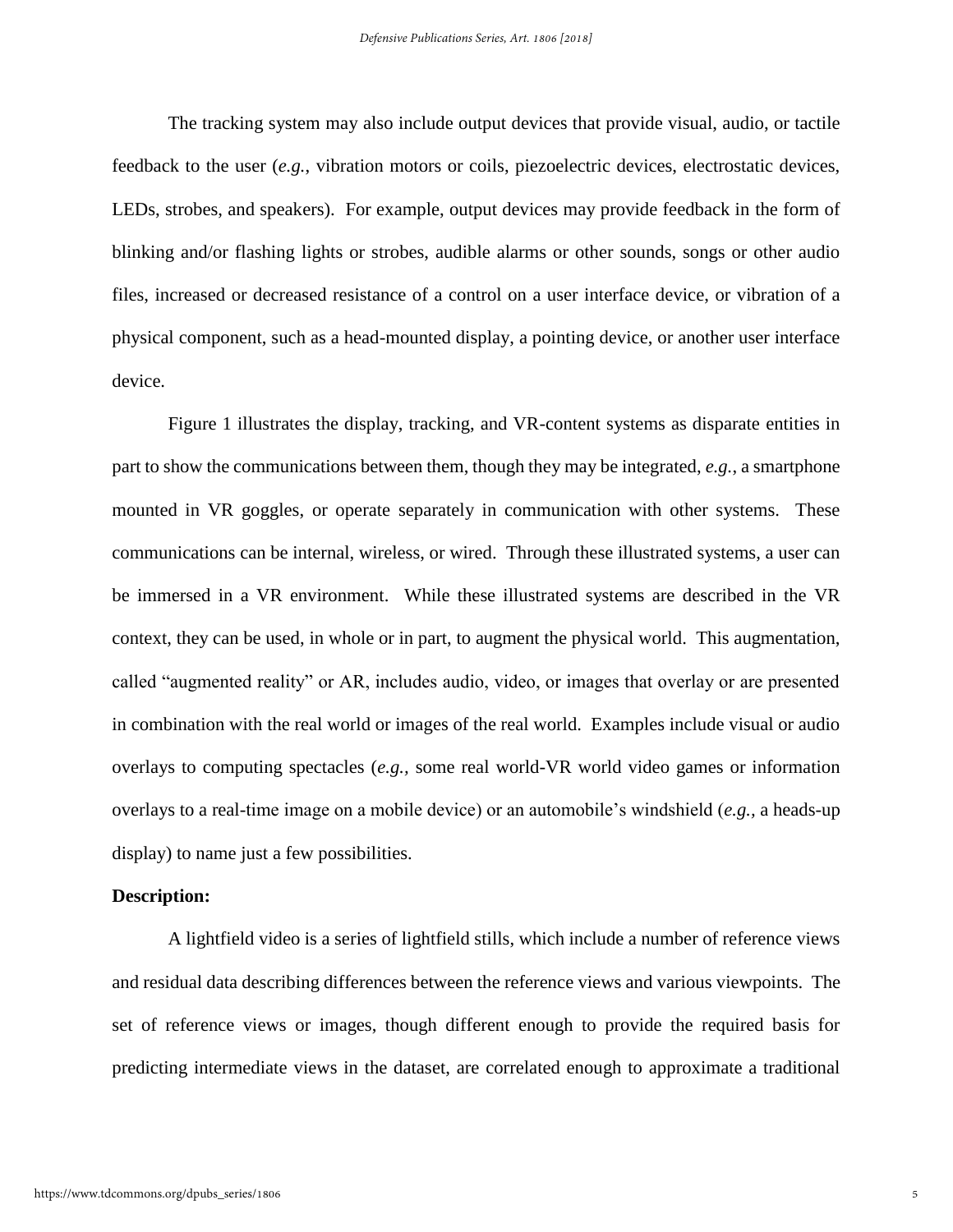video stream. Additionally, reference images from a single time point may be compressed as a collage of smaller images that make up a single frame of a traditional video. Temporal correlation between reference images at successive time points is exploited, similar to standard twodimensional video, and reference images for a given frame are tied together by virtue of being part of a same two-dimensional video frame. The sequence of reference images can be treated as frames in a video, allowing the use of non-proprietary codecs on commodity hardware at times of decoding. Thus, at runtime, a video display system relying on the lightfield system can access the original data in a time and power efficient manner using common hardware and compression techniques.

The lightfield stills represent a correlated collection of reference views captured by several cameras at a single instance in time, which may or may not be the same wide-angle, narrow-angle, or depth cameras used in the viewing of virtual reality scenes discussed above. In some circumstances, dedicated cameras separate from a virtual reality viewing device may capture a scene prior to viewing by a user. In some augmented reality circumstances, the scene may be captured at a similar time as viewing by the user. Although the cameras capture several different views of a particular scene, uncaptured intermediate views between captured views remain. The lightfield system can construct these new intermediate views based on the captured views, such that a previously uncaptured view becomes available to the system. Any number of views can be combined into a single reference collage image, and the reference collage images can be combined and ordered in time to create a lightfield video.

In a virtual reality context, a lightfield video can be assembled based on individual decisions of a user or user-interface inputs to represent portions of a virtual environment not initially recorded or generated as the user looks around the virtual environment using goggles,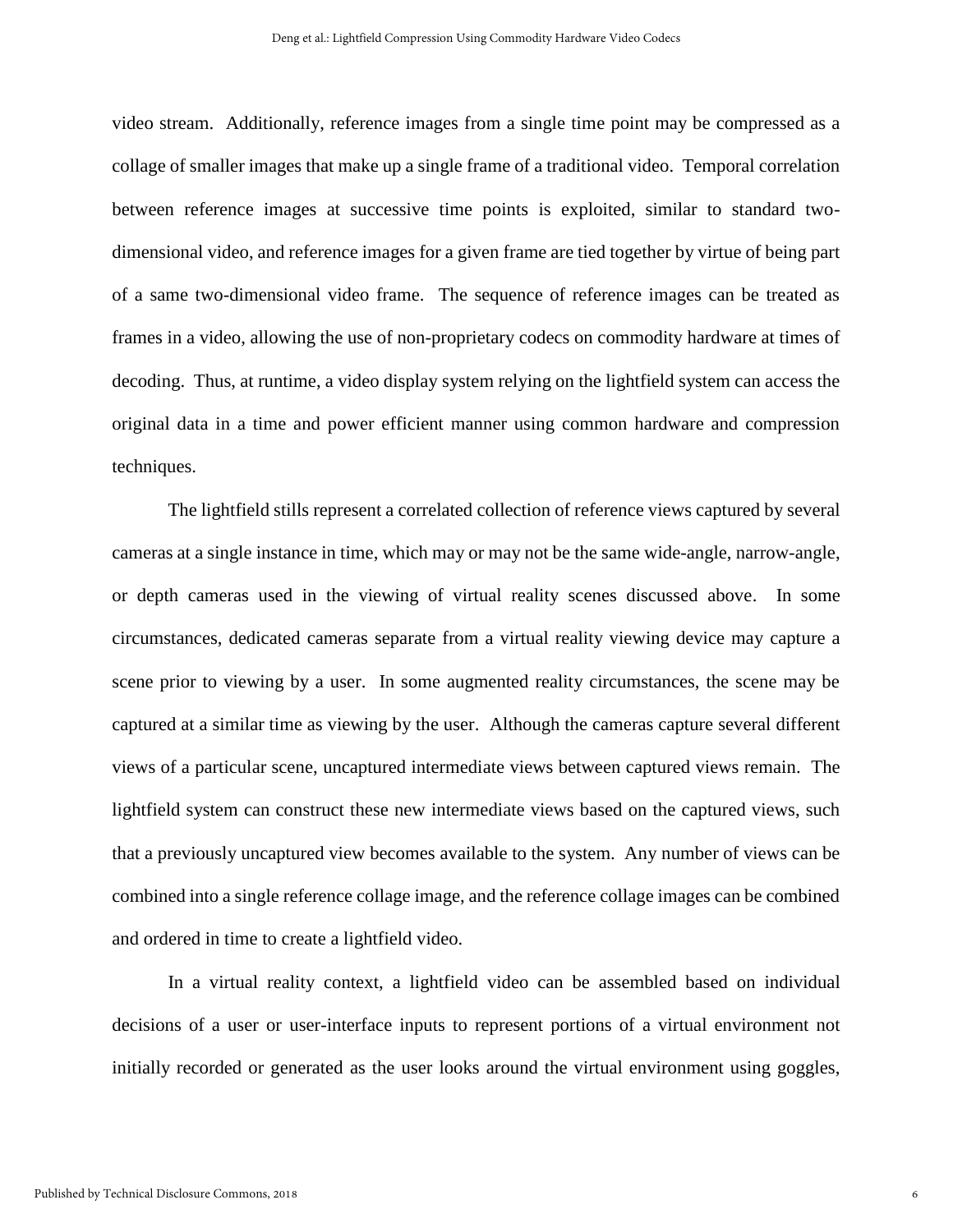computing spectacles, or a mobile device. Thus, a lightfield system capable of constructing new, intermediate views can produce a more-detailed user experience than initially captured by the various cameras.

Although the lightfield stills and videos can represent or generate nearly limitless uncaptured views as captured views, the generation of intermediate views not part of the originally captured views comes at non-trivial hardware and processing cost. The datasets can quickly become difficult to manage, often requiring tens of thousands of images to be stored at once, which may be impractical in many mobile devices, virtual/augmented reality goggles, or computing spectacles. One method of reducing the number of images to manage involves storing a limited number of reference images and differences between the reference images and the original dataset. Hopefully, the reference images have been captured by the cameras in a manner that contains little redundant content that minimizes overall dataset storage and management.

At runtime, the generated or reconstructed intermediate views represent a combination of data from many densely located views. In the context of virtual reality, the video selected and seen by a user can change at any given time. Thus, the lightfield system must be able to access all the data necessary to construct any portion of the lightfield at any given time. In order to do so, some techniques involve using the references views or reference images as a basis for compressing a series of views into a video for user viewing and consumption. However, these techniques often require the use of customized hardware or video compression formats instead of relying on nonproprietary video formats, such as VP9, MPEG-4, or HVEC, and existing decoding hardware on common computing platforms and devices. Indeed, many traditional techniques focused more on compression ratio than on decode speed, because lightfields have significantly more redundancy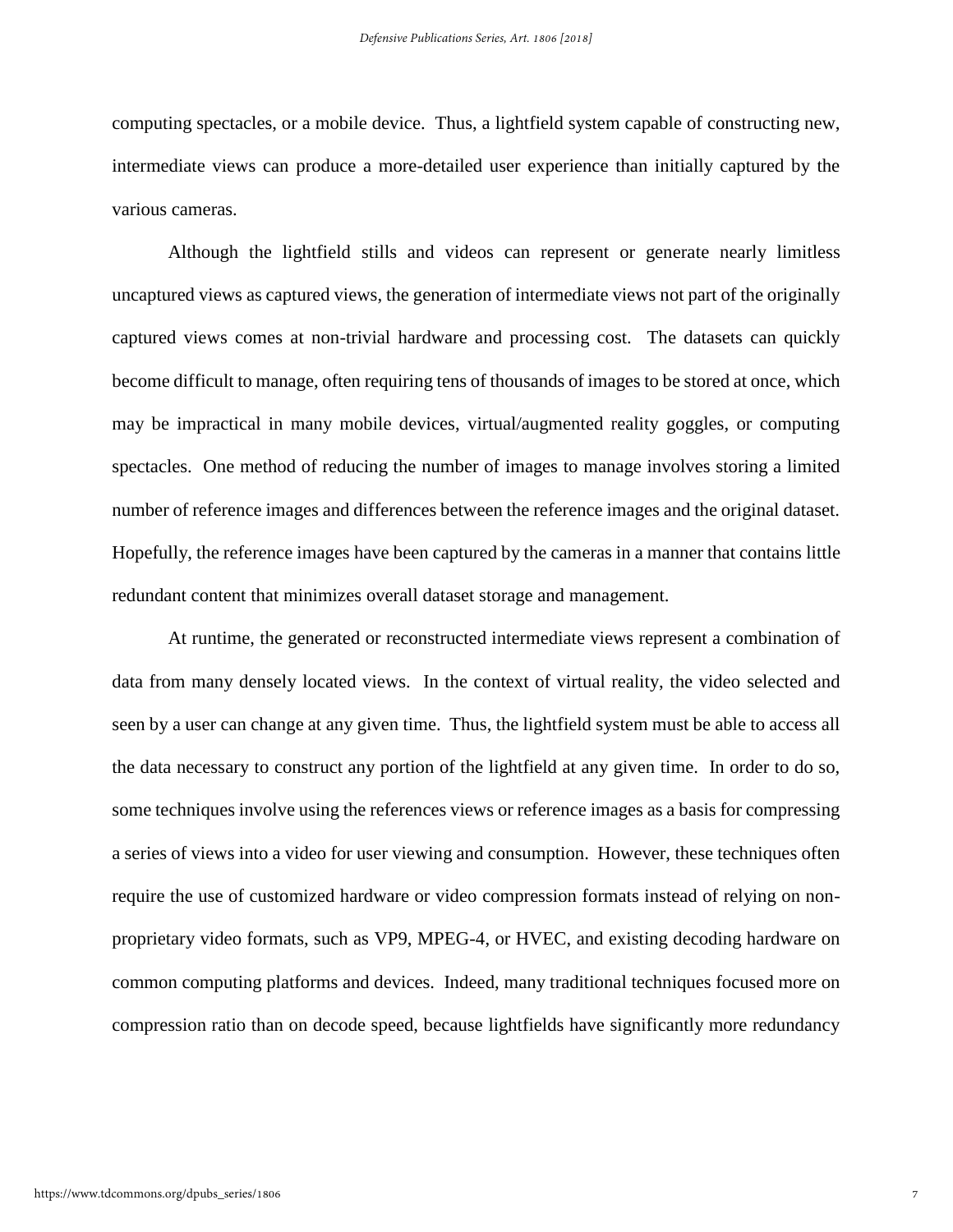than videos, and could not take advantage of other hardware and decoding codecs or techniques on common platforms and devices.

A commodity or non-proprietary video codec is designed to record or present a view of a scene from a single point of view over time. A lightfield video records or presents multiple points of view of a scene over time. The system described herein can select frames that fit several points of view and assemble them into one or more traditional video streams processed by a single piece of commodity hardware. For example, consider the camera setup of Figure 2. Here, a single camera records a dinner scene of a couple in a restaurant. The dinner scene is recorded with a single, commodity camera using a non-proprietary video codec.





In a virtual reality context, a user may want to pan around the dinner scene and look at the face of the woman, the face of the man, the food on the table, the surrounding environment, or any number of different facets of the scene. By using a lightfield system, the scene would be recorded from many different viewpoints. Consider the dinner scene, as illustrated in Figure 3, recorded from any number of different viewpoints. Six different cameras are illustrated. In some situations,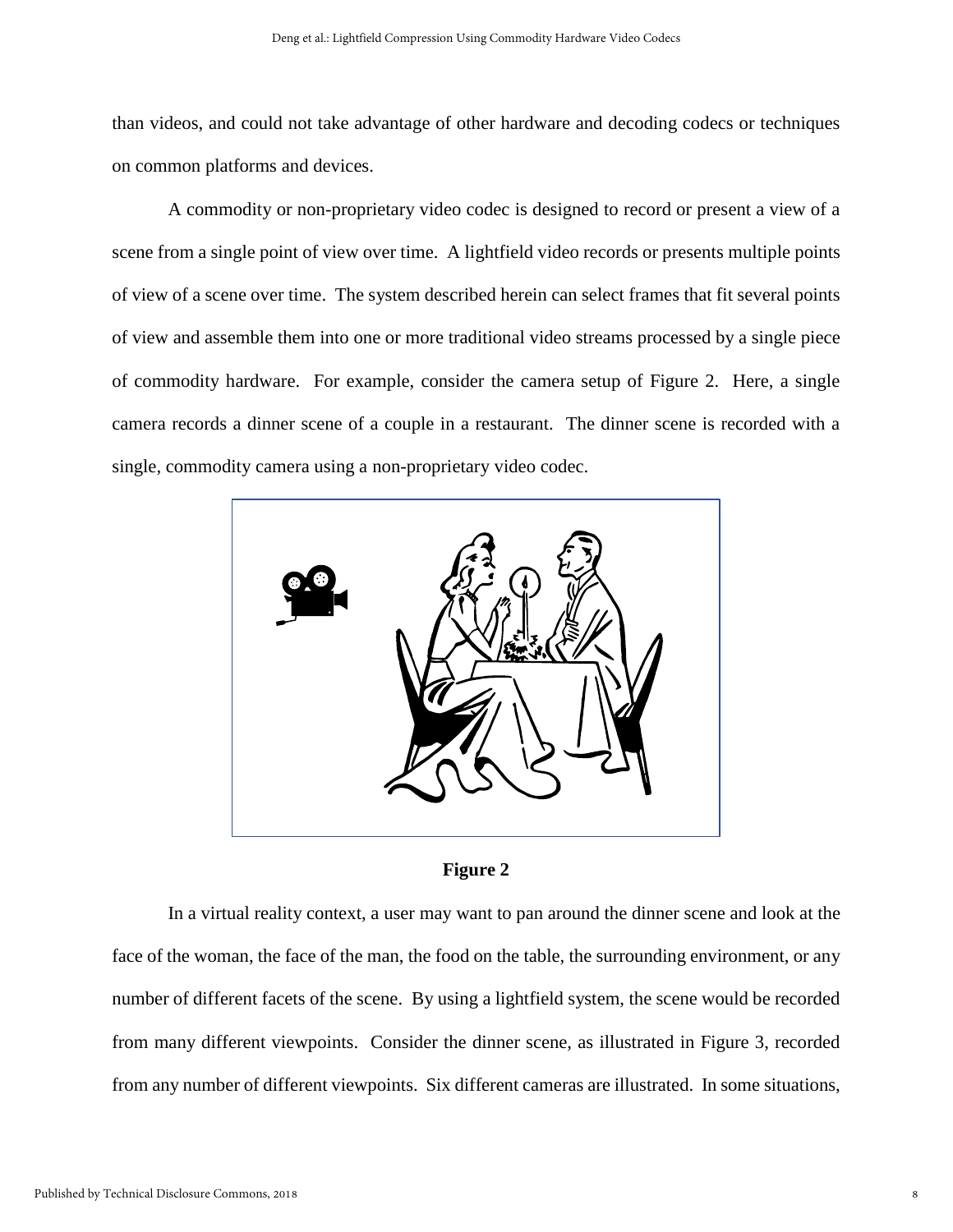array cameras, array camera fields, or any other camera arrangement could be used. In some circumstances, the system could record hundreds or even thousands of viewpoints in order to assemble a view of the scene in a traditional lightfield system.



**Figure 3**

The set of reference views or images collected in a lightfield system, though different enough to provide the required basis for predicting intermediate views in the dataset, are correlated enough to approximate a traditional video stream. However, the sheer number of potential views would overwhelm a traditional video codec intended to operate on a commodity device. In order to use a traditional video codec, the system selects a subset of views to present using a standard video codec. The subset of views could be selected in many different ways. For example, the system could select a view from every third camera to reduce the overall number of viewpoints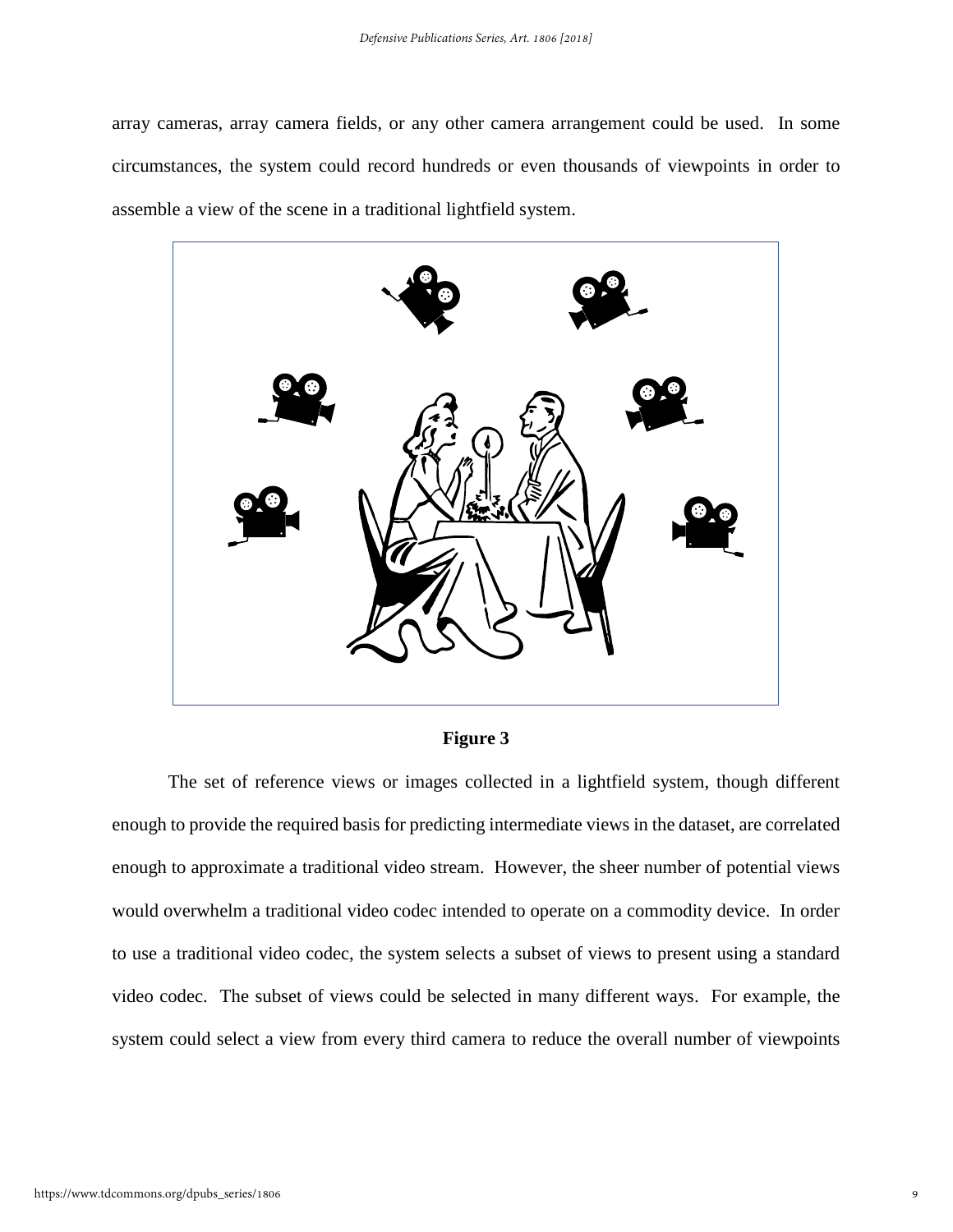managed by the system. The system can strike a balance between enough viewpoints for a smooth virtual-reality presentation and data storage or computing limitations of a particular device.

The spatial correlation of the reference views allows the lightfield system to infer a temporal correlation and to order the reference views in a manner in which they remain consistent relative to one another. The sequence of reference images can be treated as frames in a video, allowing the use of non-proprietary codecs on commodity hardware at times of decoding. Thus, at runtime, a video display system incorporating or using a lightfield-based system can access the original data in a time and power efficient manner using common hardware and compression techniques. In fact, the lightfield system described herein can achieve fast and low-power access to views in the dataset during the construction of intermediate views, which enables the use of lightfield representations in low-latency displays like the head-mounted display in the virtual or augmented reality contexts discussed above.

Because the reference views do not change in time, the reference view can be encoded as a sequence of video frames in a spatial dimension. The data can be delivered to an encoder prior to any rendering such that all the reference views are decoded and available as a lightfield video plays back. The hardware decoder can be separate from other processing components, which can allow an application to decode the additional lightfield data needed in parallel to other processing operations. The lightfield system can select a subset of views in both space and time to encode as a non-proprietary video such that at runtime, the subset of views provide the necessary information to reconstruct other views, especially in virtual reality and augmented reality applications.

In some circumstances, such as times when a video is to be played on or viewed on a device without a hardware video decoder, the temporal coherence of the reference views can be exploited by using three-dimensional textures. Textures represent data used by a graphics processing unit